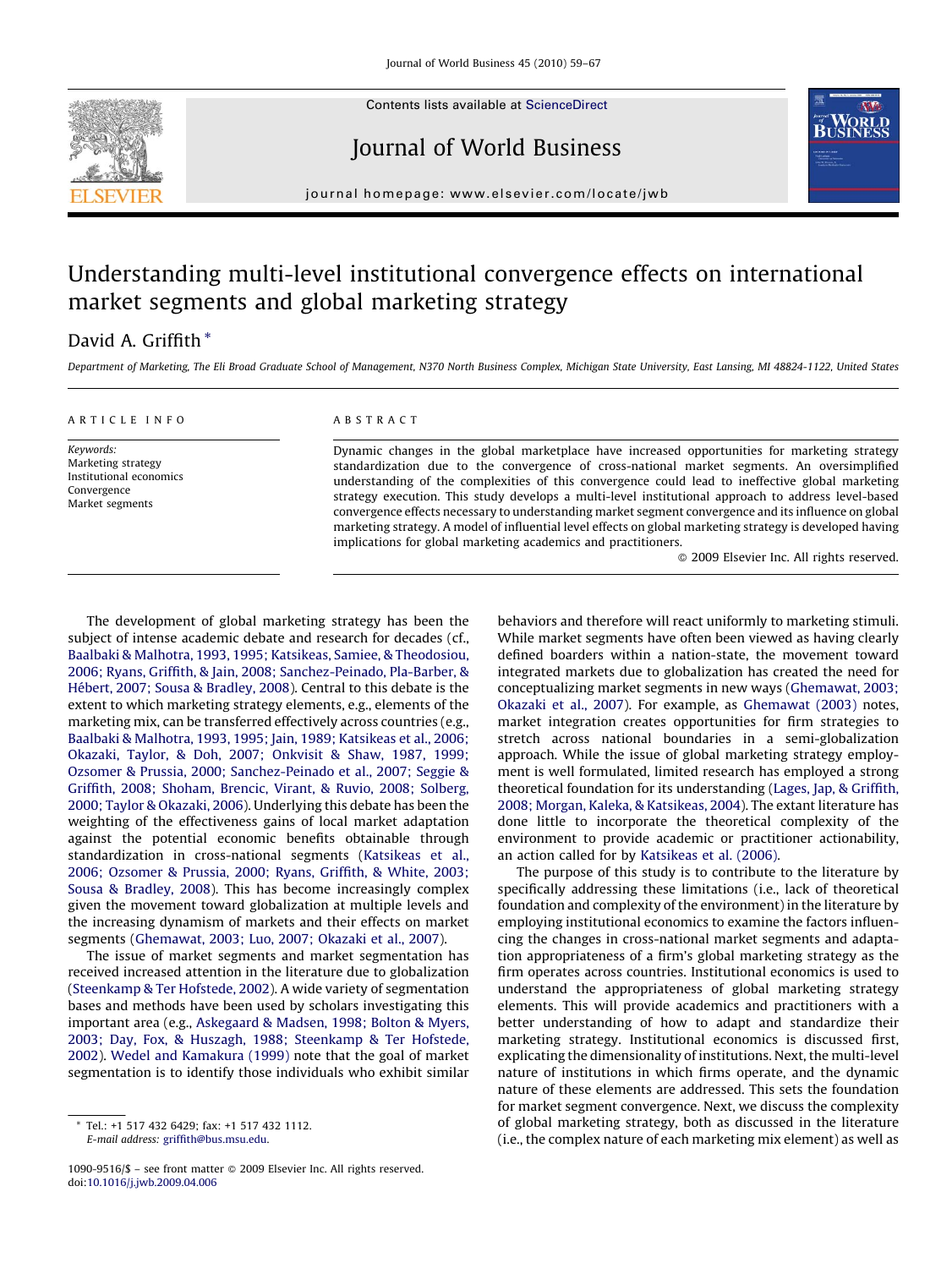executed within the marketplace. Implications for academics and practitioners are then discussed setting forth a foundation for actionability.

### 1. The complexity of institutions

#### 1.1. Institutional economics

Institutional economics has become a central aspect of international research [\(Jackson & Deeg, 2008; Luk et al., 2008;](#page--1-0) [Luo, 2005](#page--1-0)). Institutional economics is founded on the premise that the institutional environment is composed of a set of fundamental social, legal and political tenets that govern economic activity ([Davis & North, 1970; North, 1990\)](#page--1-0). These tenets influence the organizations operating within each country market. Empirical studies based on nation-state level factors (reflective of institutional environments) such as education, capital investment, technological innovation, national culture, etc., continue to demonstrate nation-state-based performance differences (e.g., [Chelminski & Coulter, 2007; Franke, Hofstede, & Bond, 1991;](#page--1-0) [Gomez-Meija & Palich, 1997; Homburg, Kuester, Beutin, & Menon,](#page--1-0) [2005; Luk et al., 2008; Shane, 1995; Song, Nason, & Di Benedetto,](#page--1-0) [2008\)](#page--1-0). For example, [Franke et al. \(1991\)](#page--1-0) demonstrate that differences in nation-state level economic performance may partially result from differences in national culture. In addition, research suggests that the more dissimilar the country profiles, i.e., institutional environments, the more difficult it is to understand the requirements of the collection of operations and responses appropriate to local demands [\(Goerzen & Beamish, 2003](#page--1-0)). To better understand these institutional elements, each is briefly discussed.

Social institutions are constructions derived from the culture of individuals within a set society. Culture is one of the most studied aspects of institutional effects on business, most notably through the work of Hofstede [\(Kirkman, Lowe, & Gibson, 2006](#page--1-0)). Culture is defined as the homogeneity of characteristics that separates one human group from another and provides a society's characteristic profile with respect to norms, values and institutions that affords understanding to how societies manage exchanges ([Hofstede,](#page--1-0) [2001\)](#page--1-0). While numerous frameworks of culture have been offered (e.g., [Clark, 1990; Hofstede, 2001; Triandis, 1995; Trompenaars &](#page--1-0) [Hampden-Turner, 1998\)](#page--1-0), the work of [Hofstede \(2001\)](#page--1-0) presents an ideal conceptualization for the study of social institutions as it directly relates to the attitudinal and behavioral approach upon which exchange transactions (e.g., commerce) are founded. [Hofstede \(2001\)](#page--1-0) identifies five dimensions along which countries can be classified: individualism, power distance, uncertainty avoidance, masculinity and long-term orientation. While Hofstede's classification provides for national cultural understanding, more fine grained insights can be gained by examining specific country cultural elements. For example, the significance of key cultural institutions such as guanxi (connections, relations) and propriety (li) is often traced to the Confucian emphasis on social roles and clan ties [\(Gu, Hung, & Tse, 2008; Lee & Dawes, 2005;](#page--1-0) [Peerenboom, 2001](#page--1-0)). Guanxi, in particular, can play a role in the key commercial area of contract implementation [\(Ahlstrom, Bruton, &](#page--1-0) [Yeh, 2008; Peerenboom, 2001\)](#page--1-0), trust in firm boundary spanners ([Lee & Dawes, 2005\)](#page--1-0), as well as on firm capability ([Gu et al., 2008\)](#page--1-0).

The legal element of institutional economics is concerned with codified rules and laws and their impact on organizations and individuals ([North, 1990\)](#page--1-0). This institutional environment encompasses property rights, contract law, company law and arbitration, and numerous commercial customs, and differs widely across nation-states [\(Scott, 1995; Zhang, Griffith, & Cavusgil, 2006](#page--1-0)). As firms operate within legal environments, their operations are constrained by the legal parameters the operating environment sets forth. For example, [Edelman and Suchman \(1997\)](#page--1-0) denote three unique legal environments influencing organizational activities: the facilitative environment (i.e., law provides for an exogenously developed passive set of policies and practices that managers actively engage), the regulatory environment (i.e., an exogenously developed active set of constraints injected into the firm's operating environment) and the constitutive environment (i.e., where the legal system constructs and empowers organizational actors and their relationships). The implication of the institutional element is clearly delineated in the literature. Studies show that differences in the legal systems in two institutional environments can influence shareholder protection [\(La Porta, Lopez-De-Silanes,](#page--1-0) [Shleifer, & Vishny, 1998\)](#page--1-0) and the time and costs associated with opening a new business ([Djankov, La Porta, Lopez-de-Silanes, &](#page--1-0) [Shleifer, 2000\)](#page--1-0). Similarly, [Capelleras, Mole, Greene, and Storey](#page--1-0) [\(2008\)](#page--1-0) found that when examining registered new venture growth rates across markets, differences in regulatory environments influenced growth. Further, [Zhang et al. \(2006\)](#page--1-0) indicate that differences in legal environments influence the timing of the dispute handling procedures in contract violations, therefore influencing the overall governance of exchange transactions.

The political institutional environment is also a fundamental aspect influencing business. The political environment refers to the structuring and operation of political institutions within a society. Political institutions exist along a continuum from democracy to totalitarianism. A democracy offers constitutional opportunities for changing governing officials, and a social mechanism which permits the largest possible part of the population to influence major decisions by choosing individuals for political office [\(Lipset,](#page--1-0) [1995](#page--1-0)). Common traits of a democracy include popular sovereignty, political equality, majority rule, civic participation, a free press and protection of individual liberties. Alternatively, a totalitarian political systems is one in which one party controls all the political, economic, military and judicial power ([Roskin, Cord,](#page--1-0) [Medeiros, & Jones, 2000](#page--1-0)). Totalitarian political environments are characterized by a single ideology, a monopoly in communication and a controlled economy ([Friedrich & Brzezinski, 1965\)](#page--1-0). [Rodriguez, Siegel, Hillman, and Eden \(2006\)](#page--1-0) note the importance of political institutional effects on firm business strategy and the need for greater guidance in the literature as to how these environmental aspects influence firm competitive strategy. Similarly, [Dow \(2000\)](#page--1-0) notes that differences in political systems are a key element separating nation-states influencing market selection decisions.

#### 1.2. Degree and speed of institutional convergence

These three institutional elements have been employed to categorize nation-state environments when exploring critical global marketing issues (see [Fig. 1](#page--1-0)). The conceptualization of nation-state institutional elements has been static in nature. This is probably due to the cross-section research employed in comparative market system research and its general reliance on static economic models. However, institutional elements are not static in nature but rather ever evolving through integrative efforts both within and between macro (e.g., institutions) and micro (e.g., firms, consumers) economic actors [\(Akhter, 2004; Ghemawat, 2003;](#page--1-0) [Holm & Sorenson, 1995\)](#page--1-0). [Akhter \(2004\)](#page--1-0), building on [Holm and](#page--1-0) [Sorenson \(1995\)](#page--1-0) and consistent with [Ghemawat \(2003\),](#page--1-0) notes that at the country level, globalization is a process of intensified interaction between markets that fundamentally changes the economic, social and political positions of these markets. The degree of convergence of institutional elements of these markets is parallel to the degree of engagement of an individual nation-state within the global environment. This entails integration not only in terms of frequency of engagement (i.e., the number of bi-lateral or multi-lateral trade agreements a country has made), but more